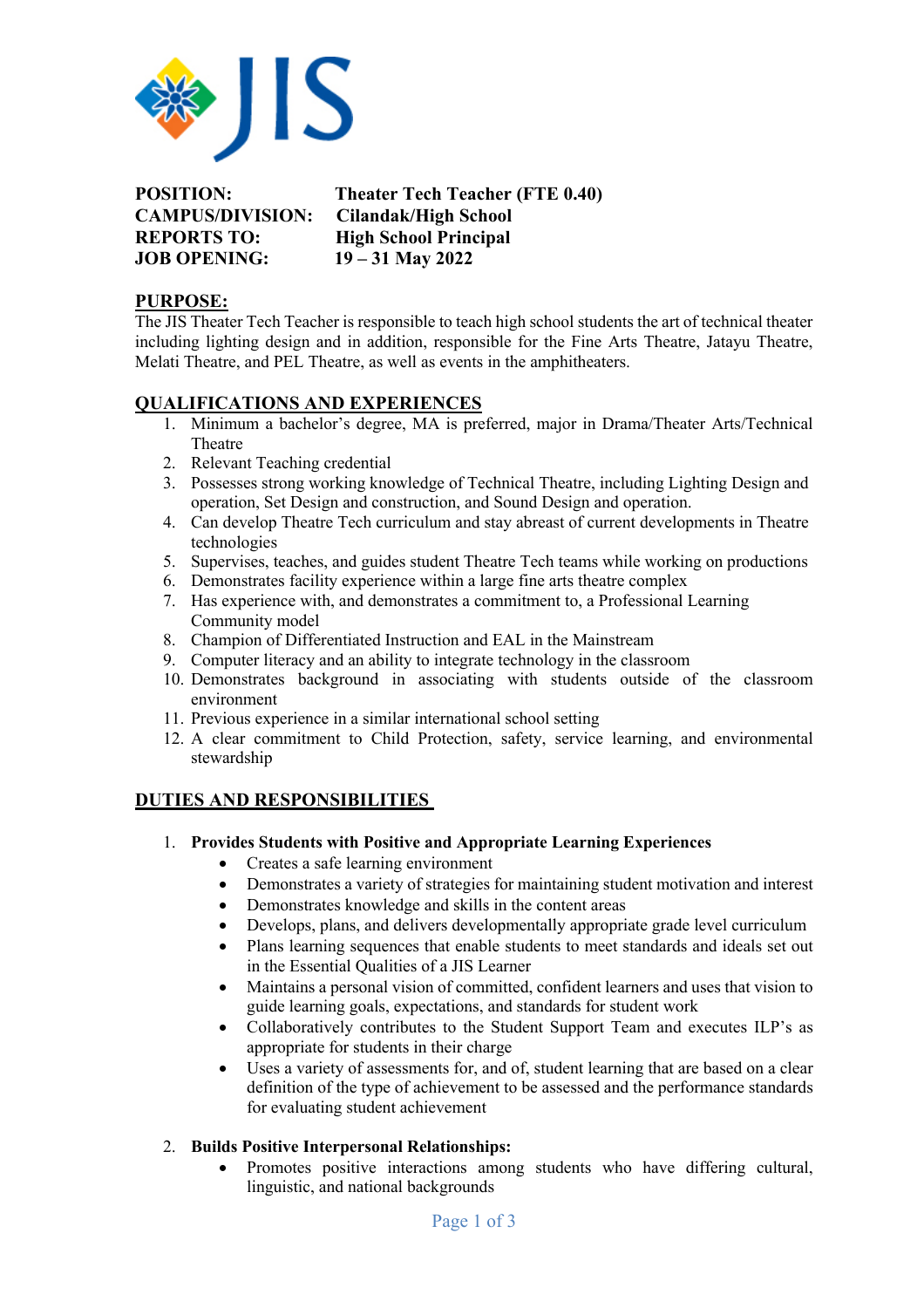

- Fosters a sense of identity and pride in the school among students, parents, and colleagues
- Maintains an open attitude toward new ideas and accepting of others whose experiences, opinions, and beliefs may differ
- Collaborates with department team, school-wide teams, and Student Support Team

### 3. **Seeks Ongoing Professional Growth:**

- Continues to acquire new learning and reflect new learning and professional practice
- Shares in opportunities for in-service and workshop offerings
- Shares professional knowledge with colleagues
- Works closely with Department Heads, Subject Coordinators, and specialist teachers to plan cooperatively, develop curriculum and maintain a positive, professional school climate
- Sets goals for professional development, takes advantage of professional development opportunities, and demonstrates current best practices in the field of education

### 4. **Communicates Effectively:**

- Provides opportunities for parent involvement in school programs, activities or the classroom
- Posts to the JISNet or otherwise makes public curriculum documents and unit plans
- Communicates concerns for students who may be experiencing social, emotional, or academic difficulties to the Student Support Team
- Communicates effectively with students
- Communicates effectively with parents
- Communicates curriculum expectations clearly and on a regular basis
- Maintains open lines of ongoing communication with parents

#### 5. **Administration - Scheduling - Planning - Supervision**

- Has strong working knowledge of Theatrical Lighting design and operation, Set design and construction, and Sound design and operation, and can execute required designs for scheduled activities.
- Coordinates with the Activities offices at all three divisions as well as Facilities to prevent scheduling conflicts.
- Coordinates with the director of scheduled activity to make sure all appropriate equipment and setup are in place.
- Establishes guidelines and enforces them to make sure the theater uses only for intended purposes and only at scheduled times.
- Supervises theater technicians and support/cleaning staff.
- Provides information to the Facilities regarding cleaning needs, building repairs and maintenance needs.
- Provides advice and assistance to the Production manager on sources of appropriate support services for each production.
- Provides advice to production manager on duties, which related to proper use of the theaters.
- Consults & coordinates with the Activities, Athletics and Facilities on theater use by non-JIS groups.
- Provides information to Activities, Athletic and Fine Art faculty on theater use to assist in planning the yearly activity calendar.